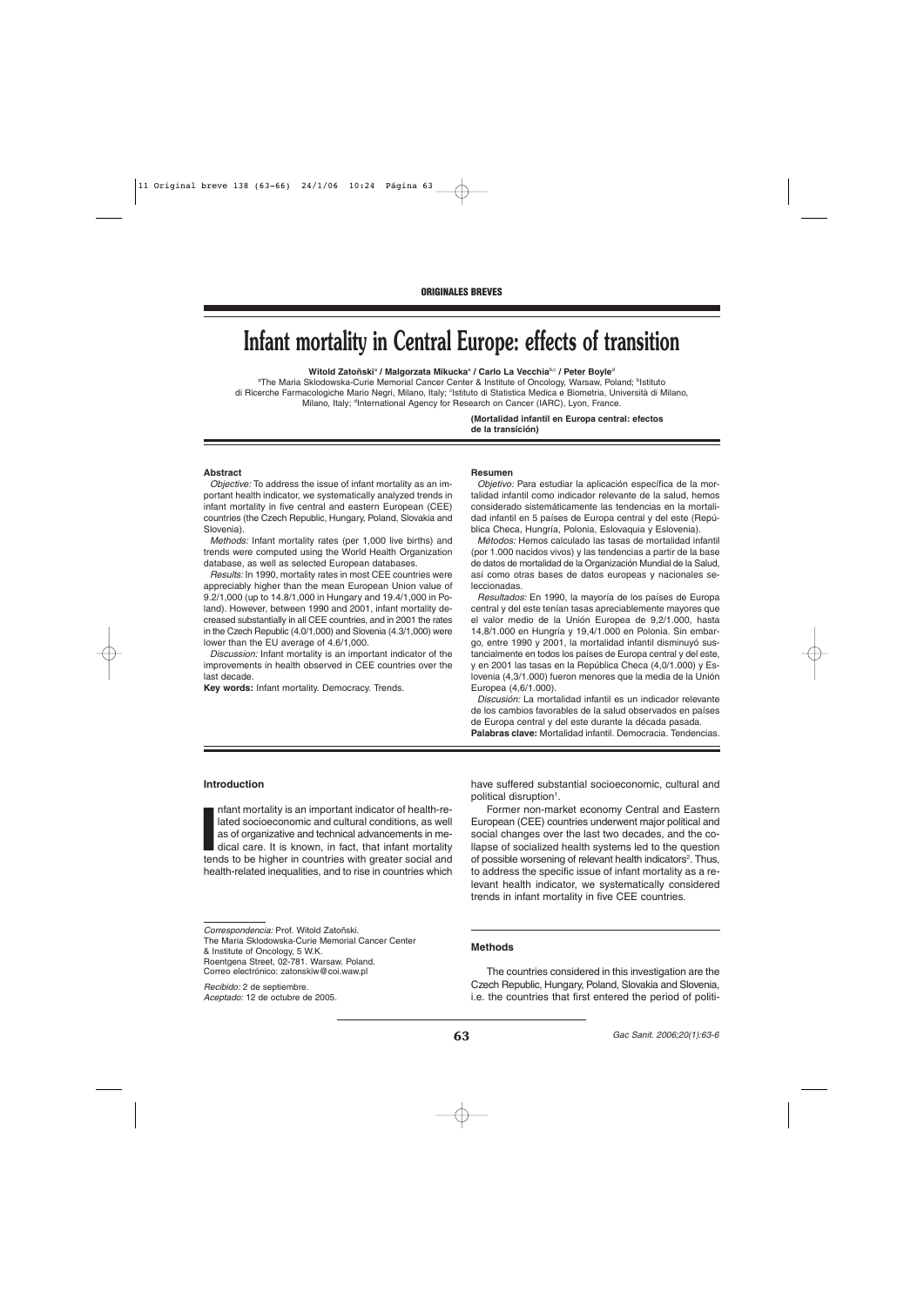cal and economic transition during the late 1980's (in the rest of accession countries, the political and economical transition started later, in the mid 1990's). For the purpose of comparison, European Union (EU) average data were used. The source of the data was the WHO database (http://www3.who.int/whosis/menu.cfm). For the years 2000 and 2001, the EU average was derived (for year 2000) and estimated (for year 2001) from Eurostat data. For Slovakia 1970-85 and Slovenia 1970- 83 data from national offices (Institute of Public Health of the Republic of Slovenia and Institute of Health Information and Statistics of Slovakia) were used. The infant mortality rate was computed on the basis of the World Health Organization definition. Numbers of births were used to compute rates per 1,000 live-born. The average infant mortality rate for the whole region analysed (i.e., the 5 countries of interest) was also computed. The average per cent change per year (annual percent change) was computed for each country and region, for each selected period. The computation was based on exponential function as a model of time trends.

## **Results**

In the year 1990, the lowest infant mortality rates were observed in Slovenia (8.3/1,000) and the Czech Republic (10.8/1,000). The highest ones were in Poland (19.4/1,000) and Hungary (14.8/1,000). The average rate for the EU, with a value of 9.2/1,000, was appreciably lower than in CEE countries considered (average value: 16.6/1,000) (table 1).

In the period 1990-2001 infant mortality rates decreased in all countries of interest (fig. 1). These declines were substantial and steady, and a few increases of infant mortality rates that occurred in Slovakia and Hungary in selected years were of minor value, possible due to vagaries of chance. Only the freezing of infant mortality decrease in Slovenia between 1989 and 1992 (with values 8.1/1,000 in 1989 and 8.9/1,000 in 1992) appears to be real.

In 2001, the lowest infant mortality rates were observed in the Czech Republic (4.0/1,000) and Slovenia (4.3/1,000). These values were indeed below the EU average (4.6/1,000) (table 1). The highest infant mortality rates in 2001 were observed in Poland (7.7/1,000) and Hungary (8.1/1,000). The annual percent change between 1990 and 2001 was highest in the Czech Republic  $(-9.9\%)$  and Poland  $(-9.1\%)$ .

In all CEE countries, the percent decline was greater in the 1990's, compared to the 1980's. The change in fall was greatest in Poland (9.1% per year, compared to 3.1%) and in the Czech Republic (9.9 compared to 4.9%). In Hungary, the change in fall was smaller (5.8 compared to 3.9%), and in Slovenia and Slovakia chan-

|                                                                       |                   |       |                          |          |      |           |      |      |                                                               |                |      |      |               |     |           |                | Table 1. Infant mortality rate: values and trends in selected Central and Eastern European countries and the European Union (EU) average, period 1970-2001 |            |                            |                                             |
|-----------------------------------------------------------------------|-------------------|-------|--------------------------|----------|------|-----------|------|------|---------------------------------------------------------------|----------------|------|------|---------------|-----|-----------|----------------|------------------------------------------------------------------------------------------------------------------------------------------------------------|------------|----------------------------|---------------------------------------------|
|                                                                       |                   |       |                          |          |      |           |      |      | Infant mortality rates (/1,000 live-born)                     |                |      |      |               |     |           |                | Total decrease in the period                                                                                                                               |            |                            | Annual percent change                       |
| ountry                                                                |                   |       | 1970 1980 1980 1985 1990 |          |      | 1991      | 1992 |      | 1998 1998 1995 1996 1997 1997 1998                            |                |      |      |               |     | 2000 2001 |                | 1980-90 <sup>b</sup>                                                                                                                                       | 1990-2001° |                            | 1980-90 <sup>t</sup> 1990-2001 <sup>c</sup> |
| Czech Republic                                                        | 20.2              | 19.4  | 16.9                     | 12.5     | 10.8 | 10.4      |      | 8.5  |                                                               |                |      | 5.9  | 52            | 4.6 |           | $\frac{40}{5}$ | $-36\%$ of 1980 value $-63\%$ of 1990 value                                                                                                                |            | $-4.9%$                    | $-9.9%$                                     |
| <b>Hungary</b>                                                        | 35.9              | 32.9  | 23.2                     | 20.4     | 14.8 | 15.6      | 4    | 12.5 | 11.6                                                          | 0.7            | 10.9 |      |               |     |           |                | -36% of 1980 value -45% of 1990 value                                                                                                                      |            |                            |                                             |
| butelo <sub>c</sub>                                                   | 33.4ª             | 25.1ª | $21.2^a$                 | $18.4^a$ | 9.4  | 18.2      | 17.5 | 16.2 | 151                                                           | 13.6           | 12.2 | 10.2 |               |     |           |                | -25% of 1980 value $-60\%$ of 1990 value                                                                                                                   |            | $30\%$<br>$37\%$<br>$57\%$ |                                             |
| Slovakia                                                              | 25.7              | 23.7  | 20.9                     | 16.3     | 12.0 | 13.2      | 12.6 | 10.6 | 12                                                            | $\frac{0}{11}$ | 10.2 |      | $\frac{8}{8}$ |     | 8.6       | 6.3            | -43% of 1980 value -48% of 1990 value                                                                                                                      |            |                            |                                             |
| slovenia                                                              | 24.1              | 16.7  | 14.7                     | 131      | 33   | $\approx$ |      | 8.9  | م.<br>0                                                       | 5.6            | 4.8  |      | 52            |     |           |                | -40% of 1980 value $-52%$ of 1992 value                                                                                                                    |            |                            |                                             |
| Twe CEE countries                                                     | 30.7 <sup>a</sup> | 25.0ª | 20.7ª                    | 17.6ª    | 16.6 | 16.0      | 15.3 | 13.8 | 13.1                                                          | 21             | 10.8 |      | 8.8           |     |           |                | -30% of 1980 value -58% of 1990 value                                                                                                                      |            | $-5.8%$<br>$-3.6%$         | 8 % % % % %<br>0 7 5 % % 4 %<br>0 9 9 9 9 9 |
| :U average                                                            | 21.9              | 181   | 12.4                     |          | 87   |           |      | 6.5  |                                                               | 5.6            | 5.5  | 52   |               |     |           |                | -39% of 1980 value -39% of 1990 value                                                                                                                      |            | $-4.9%$                    | 4.8%                                        |
| ain 1986, infant mortality was based on the World Health Organization |                   |       |                          |          |      |           |      |      | on definition. PFor Slovenia 1980-92. PFor Slovenia 1992-2001 |                |      |      |               |     |           |                |                                                                                                                                                            |            |                            |                                             |

aIn 1986, infant mortality was based on the World Health Organization definition. bFor Slovenia 1980-92. cFor Slovenia 1992-2001. Slovenia 1980-92. For Slovenia 1992-2001 iFor 1986, infant mortality was based on the World Health Organization definition.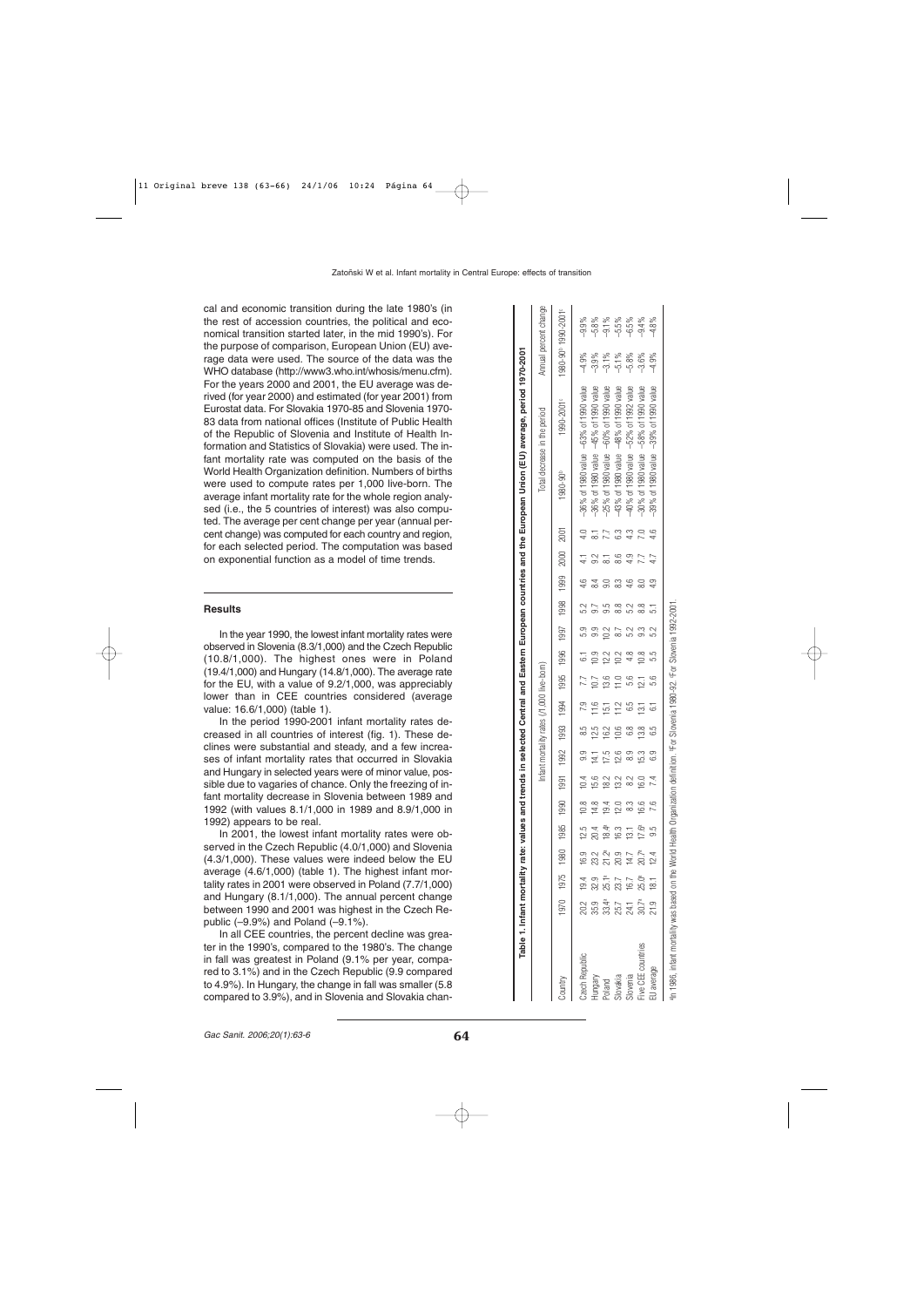

**Figure 1. Trends in infant mortality rates (/1,000 live-born) in**

ges were minor. Over the last decade, all CEE countries considered had greater annual percent change than the average EU one, leading to a levelling of infant mortality rates between accession countries and EU member states before 2004.

# **Discussion**

Contrary to what had been forecasted by several scientific and political groups, (e.g., Paniccia<sup>3</sup>), in the period of political transformation considered no increase in infant mortality in CEE countries was observed. On the contrary, the key message from this systematic analysis of infant mortality over the last two decades is the substantial decline observed in countries of the area, despite the societal changes and related social disruptions occurred in several of these countries in the late 1980's and early 1990's, and despite some freezing of decline of infant mortality rates in Slovenia during the Balkan conflict, although Slovenia was only marginally affected by that conflict.

Over more recent years, some of the CEE countries considered reached infant mortality rates lower than the EU as a whole, reflecting the stronger falls registered throughout the last decade. Interestingly, the annual percent change in East Germany (former German Democratic Republic, –7.4% in the 1990s, compared to –5.4% in the 1980s) during the 1990s was smaller than in the Czech Republic or Poland<sup>4</sup>. There are also differences in the components of infant mortality in various countries and regions. Thus, although there were declines in infant mortality in both parts of Germany in the 1990's, these were driven by a fall in neonatal mortality in the East, but of post-neonatal mortality in the West<sup>4</sup>.

In the Check Republic, the decline in neonatal mortality registered between 1989-91 and 1994-95 was due to an improvement in the survival of infants of all birth weights, but especially for these of low birth weight, pointing to a relevant effect of better access to health  $case<sup>5</sup>$ 

Some changes of pregnant women behaviour (like decrease in smoking prevalence) and a wider availability of modern medical technology are also likely to have contributed to the substantial declines in infant mortality observed across various CEE countries<sup>7</sup>. It is also possible, however, that socioeconomic improvements had a relevant impact, following the establishment of democracy in these countries<sup>2,8-11</sup>. An ecological exercise including data from 170 countries and using three different types of information –i.e., life expectancy, maternal mortality and infant mortality trends– showed, in fact, that after a country's wealth, level of inequality and size of its public spending were adjusted for, democracy had an independent favourable effect on health<sup>10</sup>.

Infant mortality is therefore a major indicator of the positive health changes that have been recorded in CEE countries during the last decade<sup>6</sup>.

### **Contributors**

W. Zatoñski participated in preparing concept of analysis, supervising the data analysis, writing and editing of the paper; M. Mikucka participated in data analysis, writing and editing of the report; C. La Vecchia participated in preparing concept, writing and editing of the paper; P. Boyle participated in preparing concept, and editing of the paper

# **Conflict of interest statement**

None declared.

## **Acknowledgements**

Partial funding: EU Council: HEM. Closing the Gap. Reducing Premature Mortality, Baseline for Health Evaluation Monitoring Following Enlargement (Grant Agreement N.º 2003121).